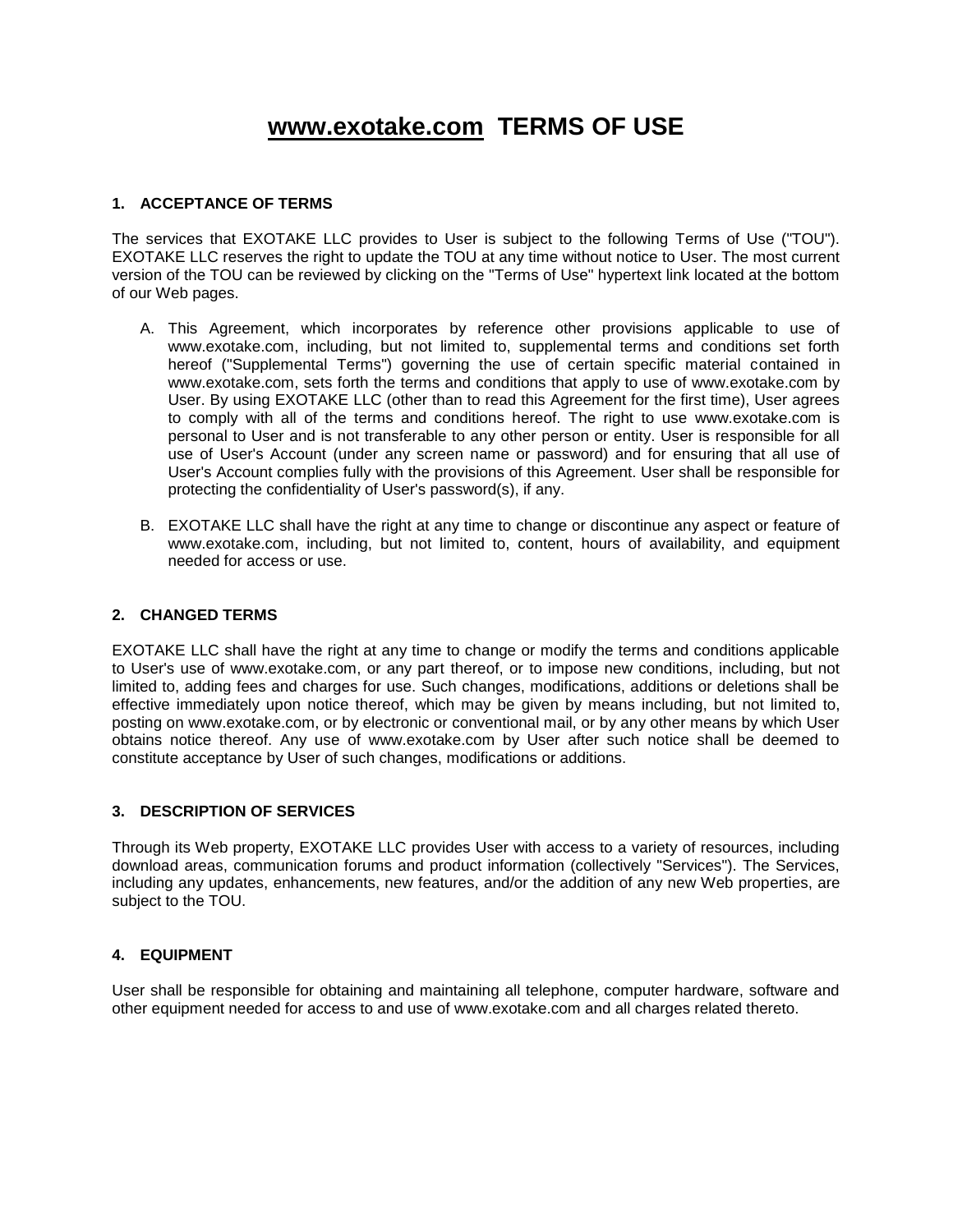## **5. USER CONDUCT**

- A. User shall use www.exotake.com for lawful purposes only. User shall not post or transmit through www.exotake.com any material which violates or infringes in any way upon the rights of others, which is unlawful, threatening, abusive, defamatory, invasive of privacy or publicity rights, vulgar, obscene, profane or otherwise objectionable, which encourages conduct that would constitute a criminal offense, give rise to civil liability or otherwise violate any law, or which, without EXOTAKE LLC 's express prior approval, contains advertising or any solicitation with respect to products or services. Any conduct by a User that in EXOTAKE LLC 's discretion restricts or inhibits any other User from using or enjoying www.exotake.com will not be permitted. User shall not use www.exotake.com to advertise or perform any commercial solicitation, including, but not limited to, the solicitation of users to become subscribers of other on-line information services competitive with EXOTAKE LLC.
- B. www.exotake.com contains copyrighted material, trademarks and other proprietary information, including, but not limited to, text, software, photos, video, graphics, music and sound, and the entire contents of www.exotake.com are copyrighted as a collective work under the [YOUR COUNTRY] copyright laws. EXOTAKE LLC owns a copyright in the selection, coordination, arrangement and enhancement of such content, as well as in the content original to it. User may not modify, publish, transmit, participate in the transfer or sale, create derivative works, or in any way exploit, any of the content, in whole or in part. User may download copyrighted material for User's personal use only. Except as otherwise expressly permitted under copyright law, no copying, redistribution, retransmission, publication or commercial exploitation of downloaded material will be permitted without the express permission of EXOTAKE LLC and the copyright owner. In the event of any permitted copying, redistribution or publication of copyrighted material, no changes in or deletion of author attribution, trademark legend or copyright notice shall be made. User acknowledges that it does not acquire any ownership rights by downloading copyrighted material.
- C. User shall not upload, post or otherwise make available on www.exotake.com any material protected by copyright, trademark or other proprietary right without the express permission of the owner of the copyright, trademark or other proprietary right and the burden of determining that any material is not protected by copyright rests with User. User shall be solely liable for any damage resulting from any infringement of copyrights, proprietary rights, or any other harm resulting from such a submission. By submitting material to any public area of www.exotake.com, User automatically grants, or warrants that the owner of such material has expressly granted EXOTAKE LLC the royalty-free, perpetual, irrevocable, non-exclusive right and license to use, reproduce, modify, adapt, publish, translate and distribute such material (in whole or in part) worldwide and/or to incorporate it in other works in any form, media or technology now known or hereafter developed for the full term of any copyright that may exist in such material. User also permits any other User to access, view, store or reproduce the material for that User's personal use. User hereby grants EXOTAKE LLC the right to edit, copy, publish and distribute any material made available on www.exotake.com by User.
- D. The foregoing provisions of Section 5 are for the benefit of EXOTAKE LLC, its subsidiaries, affiliates and its third party content providers and licensors and each shall have the right to assert and enforce such provisions directly or on its own behalf.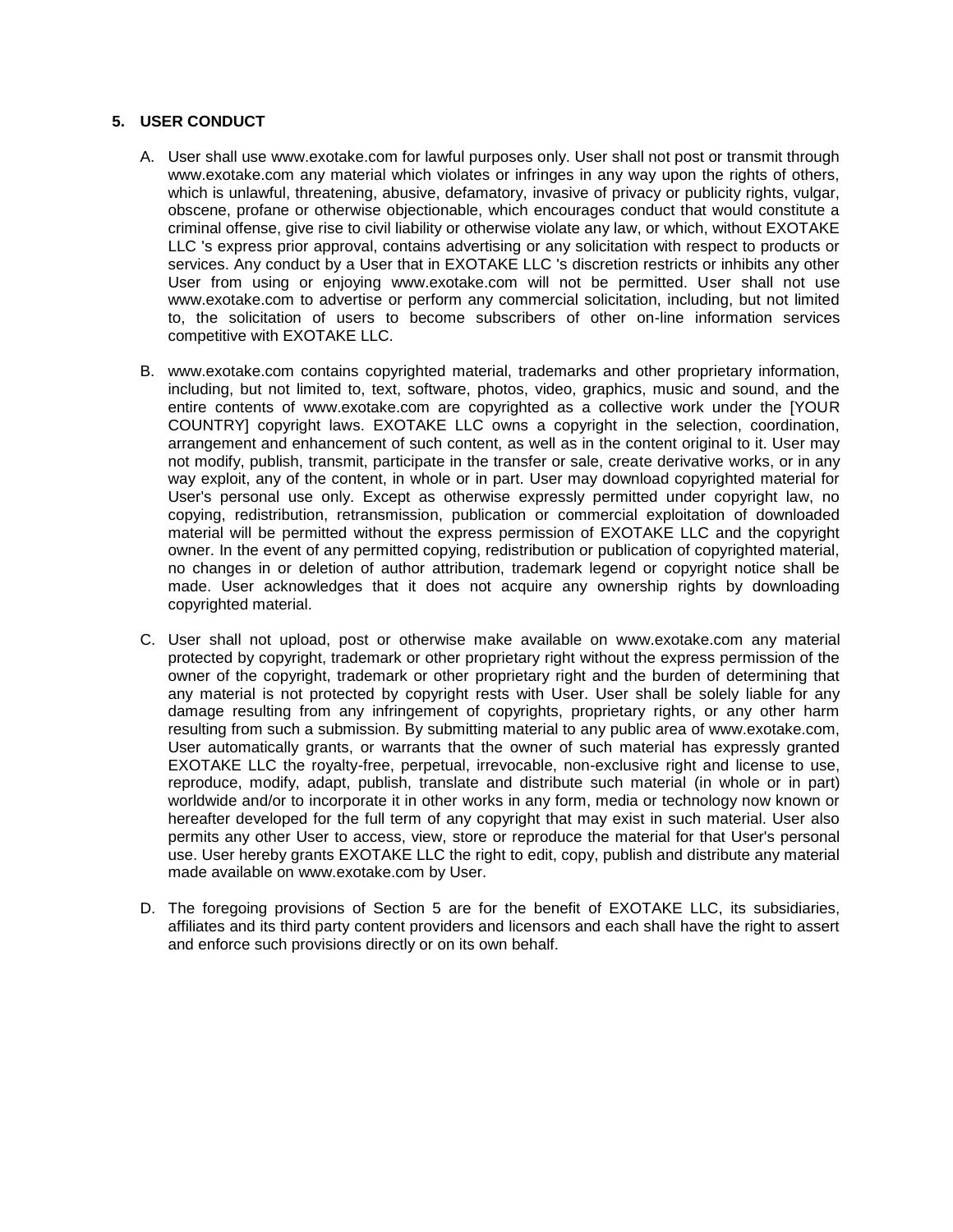## **6. USE OF SERVICES**

The Services may contain email services, bulletin board services, chat areas, news groups, forums, communities, personal web pages, calendars, photo albums, file cabinets and/or other message or communication facilities designed to enable User to communicate with others (each a "Communication Service" and collectively "Communication Services"). User agrees to use the Communication Services only to post, send and receive messages and material that are proper and, when applicable, related to the particular Communication Service. By way of example, and not as a limitation, User agrees that when using the Communication Services, User will not:

- Use the Communication Services in connection with surveys, contests, pyramid schemes, chain letters, junk email, spamming or any duplicative or unsolicited messages (commercial or otherwise).
- Defame, abuse, harass, stalk, threaten or otherwise violate the legal rights (such as rights of privacy and publicity) of others.
- Publish, post, upload, distribute or disseminate any inappropriate, profane, defamatory, obscene, indecent or unlawful topic, name, material or information.
- Upload, or otherwise make available, files that contain images, photographs, software or other material protected by intellectual property laws, including, by way of example, and not as limitation, copyright or trademark laws (or by rights of privacy or publicity) unless User own or control the rights thereto or have received all necessary consent to do the same.
- Use any material or information, including images or photographs, which are made available through the Services in any manner that infringes any copyright, trademark, patent, trade secret, or other proprietary right of any party.
- Upload files that contain viruses, Trojan horses, worms, time bombs, cancelbots, corrupted files, or any other similar software or programs that may damage the operation of another's computer or property of another.
- Advertise or offer to sell or buy any goods or services for any business purpose, unless such Communication Services specifically allows such messages.
- Download any file posted by another user of a Communication Service that User know, or reasonably should know, cannot be legally reproduced, displayed, performed, and/or distributed in such manner.
- Falsify or delete any copyright management information, such as author attributions, legal or other proper notices or proprietary designations or labels of the origin or source of software or other material contained in a file that is uploaded.
- Restrict or inhibit any other user from using and enjoying the Communication Services.
- Violate any code of conduct or other guidelines which may be applicable for any particular Communication Service.
- Harvest or otherwise collect information about others, including email addresses.
- Violate any applicable laws or regulations.
- Create a false identity for the purpose of misleading others.
- Use, download or otherwise copy, or provide (whether or not for a fee) to a person or entity any directory of users of the Services or other user or usage information or any portion thereof.

EXOTAKE LLC has no obligation to monitor the Communication Services. However, EXOTAKE LLC reserves the right to review materials posted to the Communication Services and to remove any materials in its sole discretion. EXOTAKE LLC reserves the right to terminate User's access to any or all of the Communication Services at any time, without notice, for any reason whatsoever. EXOTAKE LLC reserves the right at all times to disclose any information as it deems necessary to satisfy any applicable law, regulation, legal process or governmental request, or to edit, refuse to post or to remove any information or materials, in whole or in part, in EXOTAKE LLC's sole discretion.

Materials uploaded to the Communication Services may be subject to posted limitations on usage, reproduction and/or dissemination; User is responsible for adhering to such limitations if User downloads the materials.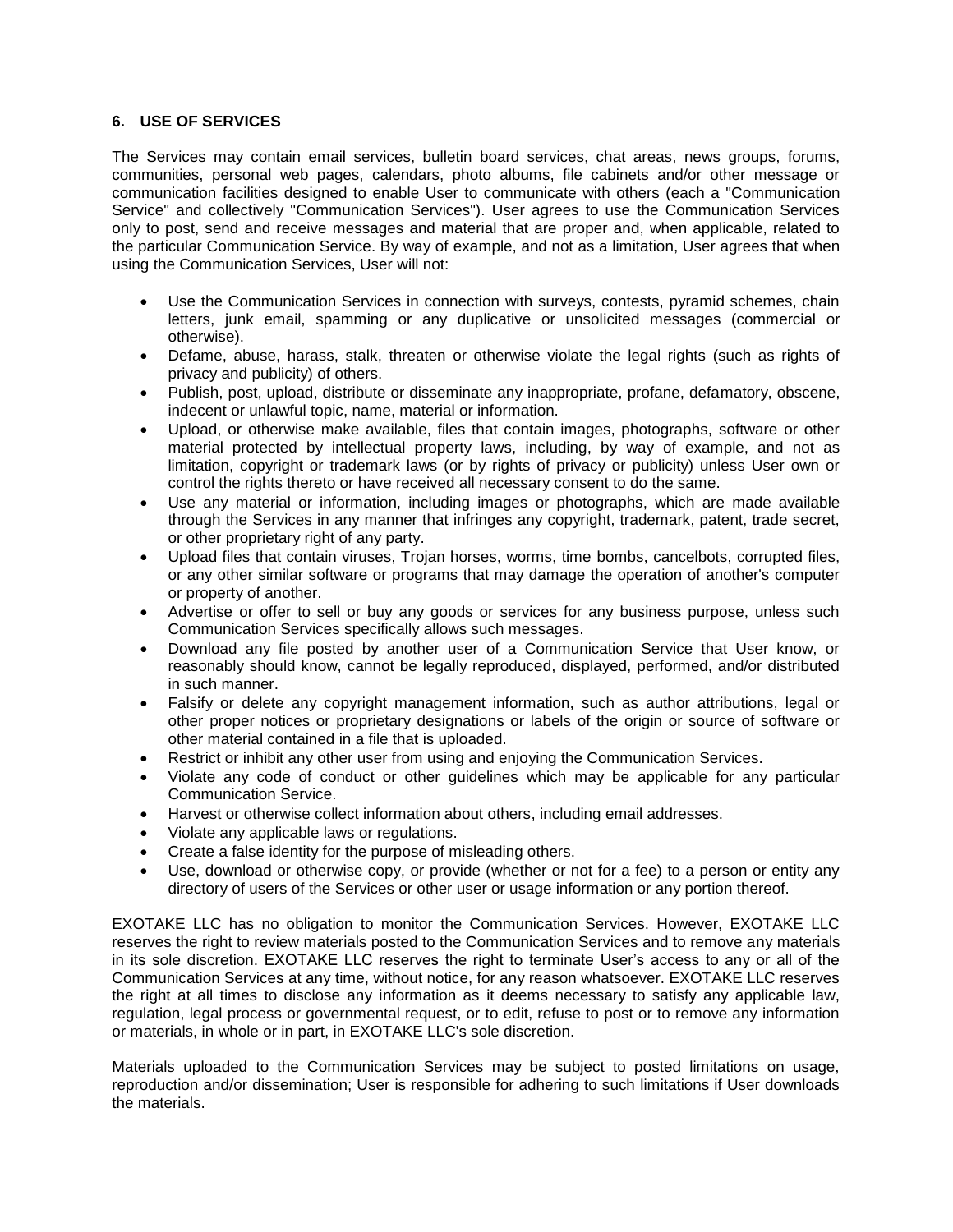Always use caution when giving out any personally identifiable information in any Communication Services. EXOTAKE LLC does not control or endorse the content, messages or information found in any Communication Services and, therefore, EXOTAKE LLC specifically disclaims any liability with regard to the Communication Services and any actions resulting from User's participation in any Communication Services. Managers and hosts are not authorized EXOTAKE LLC spokespersons, and their views do not necessarily reflect those of EXOTAKE LLC.

## **7. MEMBER ACCOUNT, PASSWORD, AND SECURITY**

If any of the Services requires User to open an account, User must complete the registration process by providing EXOTAKE LLC with current, complete and accurate information as prompted by the applicable registration form. User also will choose a password and a user name. User is entirely responsible for maintaining the confidentiality of User's password and account. Furthermore, User is entirely responsible for any and all activities that occur under User's account. User agrees to notify EXOTAKE LLC immediately of any unauthorized use of User's account or any other breach of security. EXOTAKE LLC will not be liable for any loss that User may incur as a result of someone else using User's password or account, either with or without User's knowledge. However, User could be held liable for losses incurred by EXOTAKE LLC or another party due to someone else using User's account or password. User may not use anyone else's account at any time, without the permission of the account holder.

# **8. NOTICE SPECIFIC TO SOFTWARE AVAILABLE ON THIS YOUR WEBSITE ADDRESS**

Any software that is made available to download from the Services ("Software") is the copyrighted work of EXOTAKE LLC and/or its suppliers. Use of the Software is governed by the terms of the end user license agreement, if any, which accompanies or is included with the Software ("License Agreement"). An end user will be unable to install any Software that is accompanied by or includes a License Agreement, unless he or she first agrees to the License Agreement terms.

The Software is made available for download solely for use by end users according to the License Agreement. Any reproduction or redistribution of the Software not in accordance with the License Agreement is expressly prohibited by law, and may result in severe civil and criminal penalties. Violators will be prosecuted to the maximum extent possible.

WITHOUT LIMITING THE FOREGOING, COPYING OR REPRODUCTION OF THE SOFTWARE TO ANY OTHER SERVER OR LOCATION FOR FURTHER REPRODUCTION OR REDISTRIBUTION IS EXPRESSLY PROHIBITED, UNLESS SUCH REPRODUCTION OR REDISTRIBUTION IS EXPRESSLY PERMITTED BY THE LICENSE AGREEMENT ACCOMPANYING SUCH SOFTWARE. THE SOFTWARE IS WARRANTED, IF AT ALL, ONLY ACCORDING TO THE TERMS OF THE LICENSE AGREEMENT. EXCEPT AS WARRANTED IN THE LICENSE AGREEMENT, EXOTAKE LLC HEREBY DISCLAIMS ALL WARRANTIES AND CONDITIONS WITH REGARD TO THE SOFTWARE, INCLUDING ALL WARRANTIES AND CONDITIONS OF MERCHANTABILITY, WHETHER EXPRESS, IMPLIED OR STATUTORY, FITNESS FOR A PARTICULAR PURPOSE, TITLE AND NON-INFRINGEMENT.

FOR YOUR CONVENIENCE, EXOTAKE LLC MAY MAKE AVAILABLE AS PART OF THE SERVICES OR IN ITS SOFTWARE PRODUCTS, TOOLS AND UTILITIES FOR USE AND/OR DOWNLOAD. EXOTAKE LLC DOES NOT MAKE ANY ASSURANCES WITH REGARD TO THE ACCURACY OF THE RESULTS OR OUTPUT THAT DERIVES FROM SUCH USE OF ANY SUCH TOOLS AND UTILITIES. PLEASE RESPECT THE INTELLECTUAL PROPERTY RIGHTS OF OTHERS WHEN USING THE TOOLS AND UTILITIES MADE AVAILABLE ON THE SERVICES.

# **9. NOTICE SPECIFIC TO DOCUMENTS AVAILABLE ON THIS YOUR WEBSITE ADDRESS**

Permission to use Documents (such as white papers, press releases, datasheets and FAQs) from the Services is granted, provided that (1) the below copyright notice appears in all copies and that both the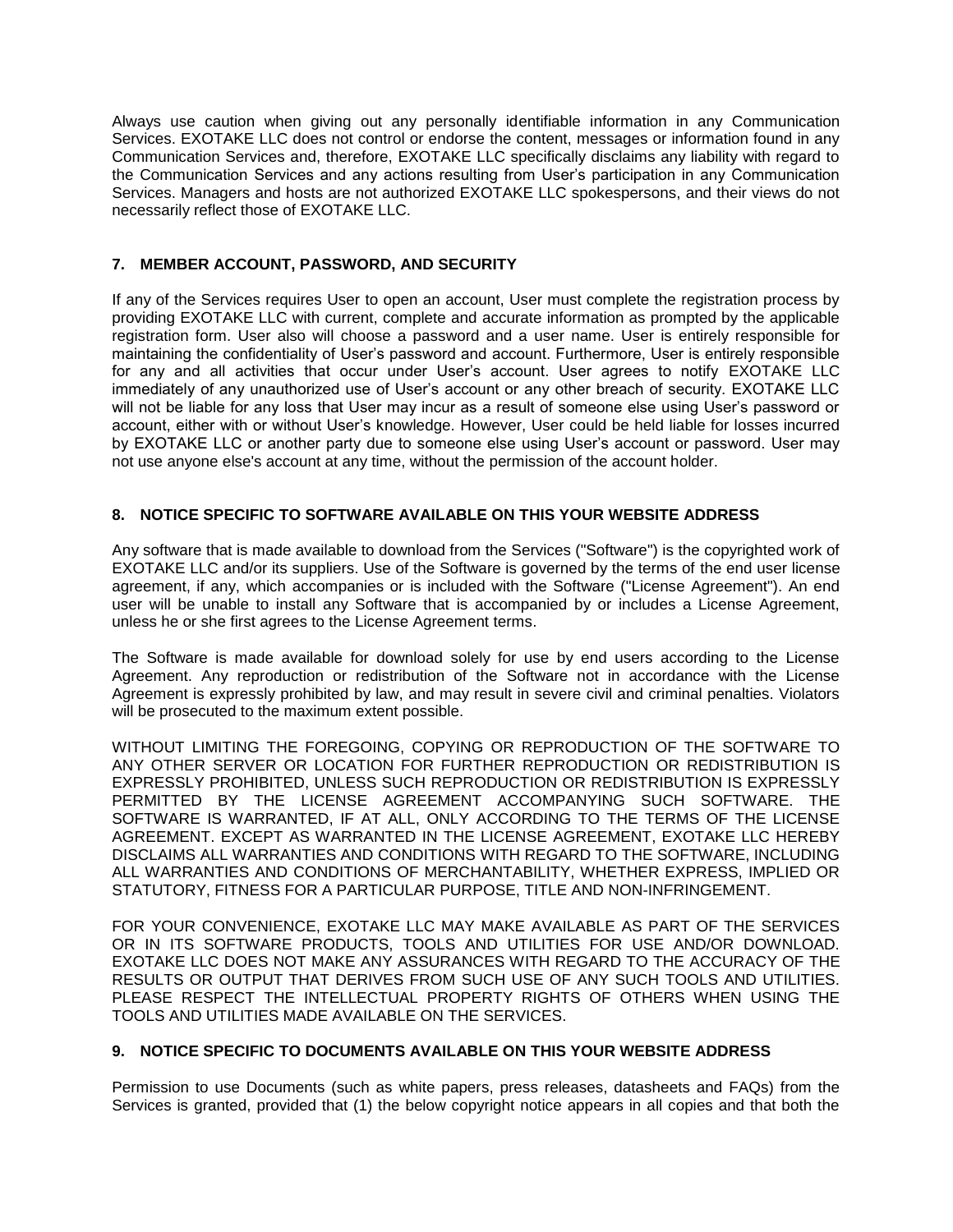copyright notice and this permission notice appear, (2) use of such Documents from the Services is for informational and non-commercial or personal use only and will not be copied or posted on any network computer or broadcast in any media, and (3) no modifications of any Documents are made. Accredited educational institutions, such as universities, private/public colleges, and state community colleges, may download and reproduce the Documents for distribution in the classroom. Distribution outside the classroom requires express written permission. Use for any other purpose is expressly prohibited by law, and may result in severe civil and criminal penalties. Violators will be prosecuted to the maximum extent possible.

EXOTAKE LLC AND/OR ITS RESPECTIVE SUPPLIERS MAKE NO REPRESENTATIONS ABOUT THE SUITABILITY OF THE INFORMATION CONTAINED IN THE DOCUMENTS AND RELATED GRAPHICS PUBLISHED AS PART OF THE SERVICES FOR ANY PURPOSE. ALL SUCH DOCUMENTS AND RELATED GRAPHICS ARE PROVIDED "AS IS" WITHOUT WARRANTY OF ANY KIND. EXOTAKE LLC AND/OR ITS RESPECTIVE SUPPLIERS HEREBY DISCLAIM ALL WARRANTIES AND CONDITIONS WITH REGARD TO THIS INFORMATION, INCLUDING ALL WARRANTIES AND CONDITIONS OF MERCHANTABILITY, WHETHER EXPRESS, IMPLIED OR STATUTORY, FITNESS FOR A PARTICULAR PURPOSE, TITLE AND NON-INFRINGEMENT. IN NO EVENT SHALL EXOTAKE LLC AND/OR ITS RESPECTIVE SUPPLIERS BE LIABLE FOR ANY SPECIAL, INDIRECT OR CONSEQUENTIAL DAMAGES OR ANY DAMAGES WHATSOEVER RESULTING FROM LOSS OF USE, DATA OR PROFITS, WHETHER IN AN ACTION OF CONTRACT, NEGLIGENCE OR OTHER TORTIOUS ACTION, ARISING OUT OF OR IN CONNECTION WITH THE USE OR PERFORMANCE OF INFORMATION AVAILABLE FROM THE SERVICES.

THE DOCUMENTS AND RELATED GRAPHICS PUBLISHED ON THE SERVICES COULD INCLUDE TECHNICAL INACCURACIES OR TYPOGRAPHICAL ERRORS. CHANGES ARE PERIODICALLY ADDED TO THE INFORMATION HEREIN. EXOTAKE LLC AND/OR ITS RESPECTIVE SUPPLIERS MAY MAKE IMPROVEMENTS AND/OR CHANGES IN THE PRODUCT(S) AND/OR THE PROGRAM(S) DESCRIBED HEREIN AT ANY TIME.

## **10. NOTICES REGARDING SOFTWARE, DOCUMENTS AND SERVICES AVAILABLE ON THIS SITE**

IN NO EVENT SHALL EXOTAKE LLC AND/OR ITS RESPECTIVE SUPPLIERS BE LIABLE FOR ANY SPECIAL, INDIRECT OR CONSEQUENTIAL DAMAGES OR ANY DAMAGES WHATSOEVER RESULTING FROM LOSS OF USE, DATA OR PROFITS, WHETHER IN AN ACTION OF CONTRACT, NEGLIGENCE OR OTHER TORTIOUS ACTION, ARISING OUT OF OR IN CONNECTION WITH THE USE OR PERFORMANCE OF SOFTWARE, DOCUMENTS, PROVISION OF OR FAILURE TO PROVIDE SERVICES, OR INFORMATION AVAILABLE FROM THE SERVICES.

## **11. MATERIALS PROVIDED TO EXOTAKE LLC OR POSTED AT ANY OF ITS YOUR WEBSITE ADDRESSS**

EXOTAKE LLC does not claim ownership of the materials User provide to EXOTAKE LLC (including feedback and suggestions) or post, upload, input or submit to any Services or its associated services for review by the general public, or by the members of any public or private community, (each a "Submission" and collectively "Submissions"). However, by posting, uploading, inputting, providing or submitting ("Posting") User's Submission User is granting EXOTAKE LLC, its affiliated companies and necessary sublicensees permission to use User's Submission in connection with the operation of their Internet businesses (including, without limitation, all EXOTAKE LLC Services), including, without limitation, the license rights to: copy, distribute, transmit, publicly display, publicly perform, reproduce, edit, translate and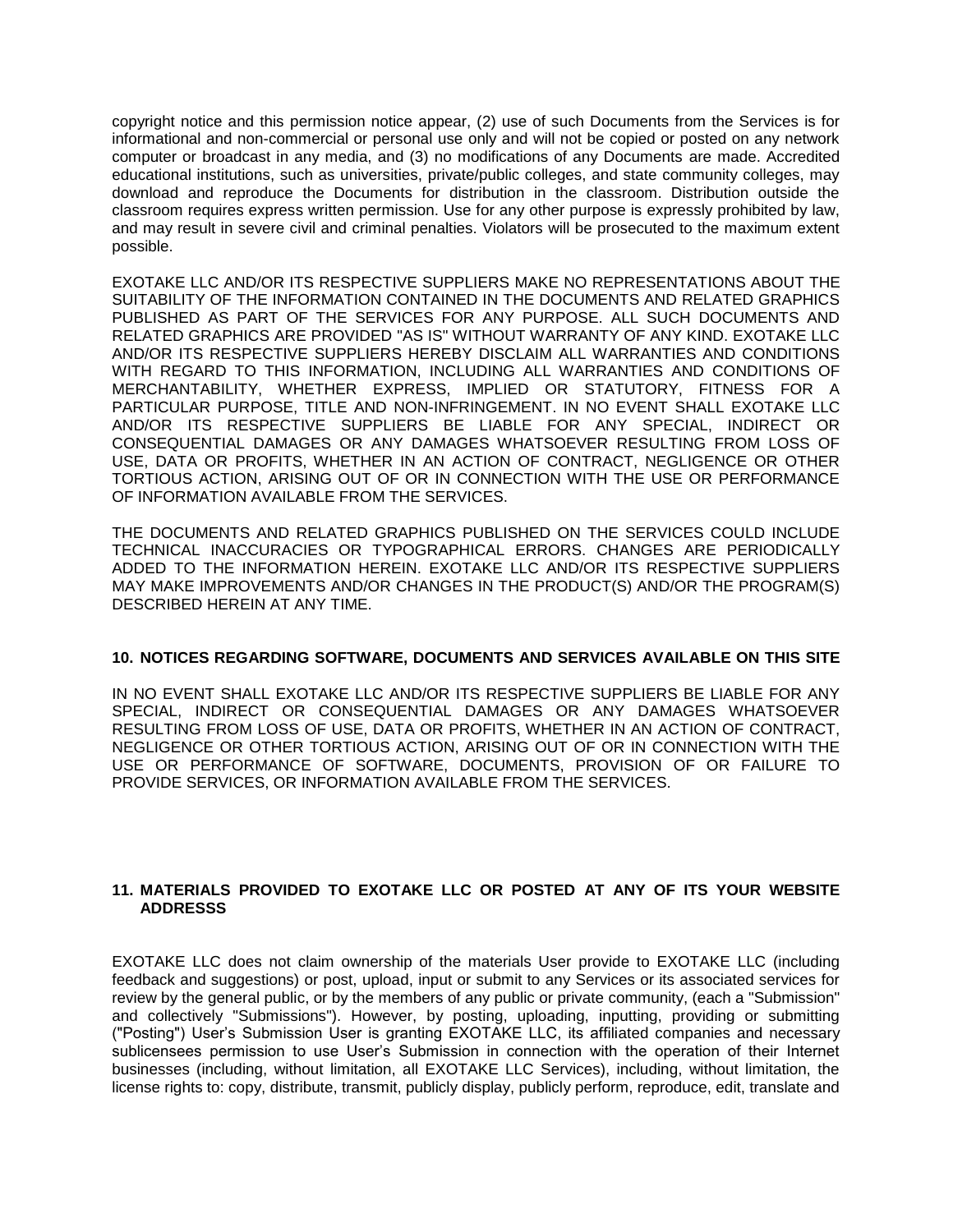reformat User's Submission; to publish User's name in connection with User's Submission; and the right to sublicense such rights to any supplier of the Services.

No compensation will be paid with respect to the use of User's Submission, as provided herein. EXOTAKE LLC is under no obligation to post or use any Submission User may provide and EXOTAKE LLC may remove any Submission at any time in its sole discretion. By Posting a Submission User warrants and represents to own or otherwise control all of the rights to User's Submission as described in these Terms of Use including, without limitation, all the rights necessary for User to provide, post, upload, input or submit the Submissions.

In addition to the warranty and representation set forth above, by Posting a Submission that contain images, photographs, pictures or that are otherwise graphical in whole or in part ("Images"), User warrant and represent that (a) User is the copyright owner of such Images, or that the copyright owner of such Images has granted User permission to use such Images or any content and/or images contained in such Images consistent with the manner and purpose of User's use and as otherwise permitted by these Terms of Use and the Services, (b) User have the rights necessary to grant the licenses and sublicenses described in these Terms of Use, and (c) that each person depicted in such Images, if any, has provided consent to the use of the Images as set forth in these Terms of Use, including, by way of example, and not as a limitation, the distribution, public display and reproduction of such Images. By Posting Images, User is granting (a) to all members of User's private community (for each such Images available to members of such private community), and/or (b) to the general public (for each such Images available anywhere on the Services, other than a private community), permission to use User's Images in connection with the use, as permitted by these Terms of Use, of any of the Services, (including, by way of example, and not as a limitation, making prints and gift items which include such Images), and including, without limitation, a non-exclusive, world-wide, royalty-free license to: copy, distribute, transmit, publicly display, publicly perform, reproduce, edit, translate and reformat User's Images without having User's name attached to such Images, and the right to sublicense such rights to any supplier of the Services. The licenses granted in the preceding sentences for a Images will terminate at the time User completely remove such Images from the Services, provided that, such termination shall not affect any licenses granted in connection with such Images prior to the time User completely remove such Images. No compensation will be paid with respect to the use of User's Images.

# **12. DISCLAIMER OF WARRANTY; LIMITATION OF LIABILITY**

- A. USER EXPRESSLY AGREES THAT USE OF www.exotake.com IS AT USER'S SOLE RISK. NEITHER EXOTAKE LLC, ITS AFFILIATES NOR ANY OF THEIR RESPECTIVE EMPLOYEES, AGENTS, THIRD PARTY CONTENT PROVIDERS OR LICENSORS WARRANT THAT www.exotake.com WILL BE UNINTERRUPTED OR ERROR FREE; NOR DO THEY MAKE ANY WARRANTY AS TO THE RESULTS THAT MAY BE OBTAINED FROM USE OF www.exotake.com, OR AS TO THE ACCURACY, RELIABILITY OR CONTENT OF ANY INFORMATION, SERVICE, OR MERCHANDISE PROVIDED THROUGH www.exotake.com.
- B. www.exotake.com IS PROVIDED ON AN "AS IS" BASIS WITHOUT WARRANTIES OF ANY KIND, EITHER EXPRESS OR IMPLIED, INCLUDING, BUT NOT LIMITED TO, WARRANTIES OF TITLE OR IMPLIED WARRANTIES OF MERCHANTABILITY OR FITNESS FOR A PARTICULAR PURPOSE, OTHER THAN THOSE WARRANTIES WHICH ARE IMPLIED BY AND INCAPABLE OF EXCLUSION, RESTRICTION OR MODIFICATION UNDER THE LAWS APPLICABLE TO THIS AGREEMENT.
- C. THIS DISCLAIMER OF LIABILITY APPLIES TO ANY DAMAGES OR INJURY CAUSED BY ANY FAILURE OF PERFORMANCE, ERROR, OMISSION, INTERRUPTION, DELETION, DEFECT, DELAY IN OPERATION OR TRANSMISSION, COMPUTER VIRUS, COMMUNICATION LINE FAILURE, THEFT OR DESTRUCTION OR UNAUTHORIZED ACCESS TO, ALTERATION OF, OR USE OF RECORD, WHETHER FOR BREACH OF CONTRACT, TORTIOUS BEHAVIOR, NEGLIGENCE, OR UNDER ANY OTHER CAUSE OF ACTION. USER SPECIFICALLY ACKNOWLEDGES THAT EXOTAKE LLC IS NOT LIABLE FOR THE DEFAMATORY,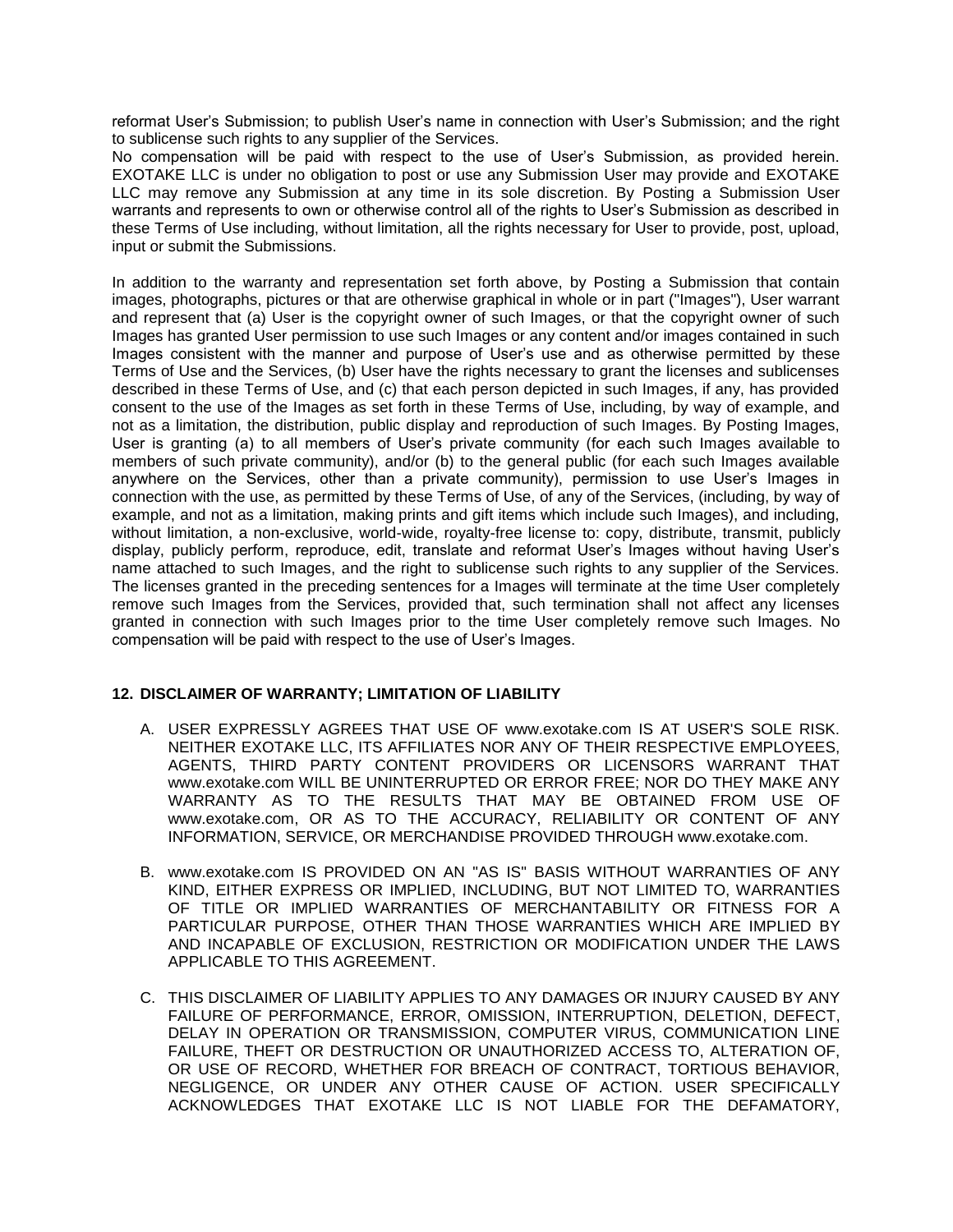OFFENSIVE OR ILLEGAL CONDUCT OF OTHER USERS OR THIRD-PARTIES AND THAT THE RISK OF INJURY FROM THE FOREGOING RESTS ENTIRELY WITH USER.

- D. IN NO EVENT WILL EXOTAKE LLC, OR ANY PERSON OR ENTITY INVOLVED IN CREATING, PRODUCING OR DISTRIBUTING www.exotake.com OR THE EXOTAKE LLC SOFTWARE, BE LIABLE FOR ANY DAMAGES, INCLUDING, WITHOUT LIMITATION, DIRECT, INDIRECT, INCIDENTAL, SPECIAL, CONSEQUENTIAL OR PUNITIVE DAMAGES ARISING OUT OF THE USE OF OR INABILITY TO USE www.exotake.com. USER HEREBY ACKNOWLEDGES THAT THE PROVISIONS OF THIS SECTION SHALL APPLY TO ALL CONTENT ON THE SITE.
- E. IN ADDITION TO THE TERMS SET FORTH ABOVE NEITHER, EXOTAKE LLC, NOR ITS AFFILIATES, INFORMATION PROVIDERS OR CONTENT PARTNERS SHALL BE LIABLE REGARDLESS OF THE CAUSE OR DURATION, FOR ANY ERRORS, INACCURACIES, OMISSIONS, OR OTHER DEFECTS IN, OR UNTIMELINESS OR UNAUTHENTICITY OF, THE INFORMATION CONTAINED WITHIN www.exotake.com, OR FOR ANY DELAY OR INTERRUPTION IN THE TRANSMISSION THEREOF TO THE USER, OR FOR ANY CLAIMS OR LOSSES ARISING THEREFROM OR OCCASIONED THEREBY. NONE OF THE FOREGOING PARTIES SHALL BE LIABLE FOR ANY THIRD-PARTY CLAIMS OR LOSSES OF ANY NATURE, INCLUDING, BUT NOT LIMITED TO, LOST PROFITS, PUNITIVE OR CONSEQUENTIAL DAMAGES.
- **F. PRIOR TO THE EXECUTION OF A STOCK TRADE, USERS ARE ADVISED TO CONSULT WITH YOUR BROKER OR OTHER FINANCIAL REPRESENTATIVE TO VERIFY PRICING OR OTHER INFORMATION. EXOTAKE LLC, ITS AFFILIATES, INFORMATION PROVIDERS OR CONTENT PARTNERS SHALL HAVE NO LIABILITY FOR INVESTMENT DECISIONS BASED ON THE INFORMATION PROVIDED.** NEITHER, EXOTAKE LLC, NOR ITS AFFILIATES, INFORMATION PROVIDERS OR CONTENT PARTNERS WARRANT OR GUARANTEE THE TIMELINESS, SEQUENCE, ACCURACY OR COMPLETENESS OF THIS INFORMATION. ADDITIONALLY, THERE ARE NO WARRANTIES AS TO THE RESULTS OBTAINED FROM THE USE OF THE INFORMATION.
- G. FORCE MAJEURE NEITHER PARTY WILL BE RESPONSIBLE FOR ANY FAILURE OR DELAY IN PERFORMANCE DUE TO CIRCUMSTANCES BEYOND ITS REASONABLE CONTROL, INCLUDING, WITHOUT LIMITATION, ACTS OF GOD, WAR, RIOT, EMBARGOES, ACTS OF CIVIL OR MILITARY AUTHORITIES, FIRE, FLOODS, ACCIDENTS, SERVICE OUTAGES RESULTING FROM EQUIPMENT AND/OR SOFTWARE FAILURE AND/OR TELECOMMUNICATIONS FAILURES, POWER FAILURES, NETWORK FAILURES, FAILURES OF THIRD PARTY SERVICE PROVIDERS (INCLUDING PROVIDERS OF INTERNET SERVICES AND TELECOMMUNICATIONS). THE PARTY AFFECTED BY ANY SUCH EVENT SHALL NOTIFY THE OTHER PARTY WITHIN A MAXIMUM OF FIFTEEN (15) DAYS FROM ITS OCCURENCE. THE PERFORMANCE OF THS AGREEMENT SHALL THEN BE SUSPENDED FOR AS LONG AS ANY SUCH EVENT SHALL PREVENT THE AFFECTED PARTY FROM PERFORMING ITS OBLIGATIONS UNDER THIS AGREEMENT.

# **13. LINKS TO THIRD PARTY SITES**

THE LINKS IN THIS AREA WILL LET YOU LEAVE EXOTAKE LLC'S SITE. THE LINKED SITES ARE NOT UNDER THE CONTROL OF EXOTAKE LLC AND EXOTAKE LLC IS NOT RESPONSIBLE FOR THE CONTENTS OF ANY LINKED SITE OR ANY LINK CONTAINED IN A LINKED SITE, OR ANY CHANGES OR UPDATES TO SUCH SITES. EXOTAKE LLC IS NOT RESPONSIBLE FOR WEBCASTING OR ANY OTHER FORM OF TRANSMISSION RECEIVED FROM ANY LINKED SITE. EXOTAKE LLC IS PROVIDING THESE LINKS TO YOU ONLY AS A CONVENIENCE, AND THE INCLUSION OF ANY LINK DOES NOT IMPLY ENDORSEMENT BY EXOTAKE LLC OF THE SITE.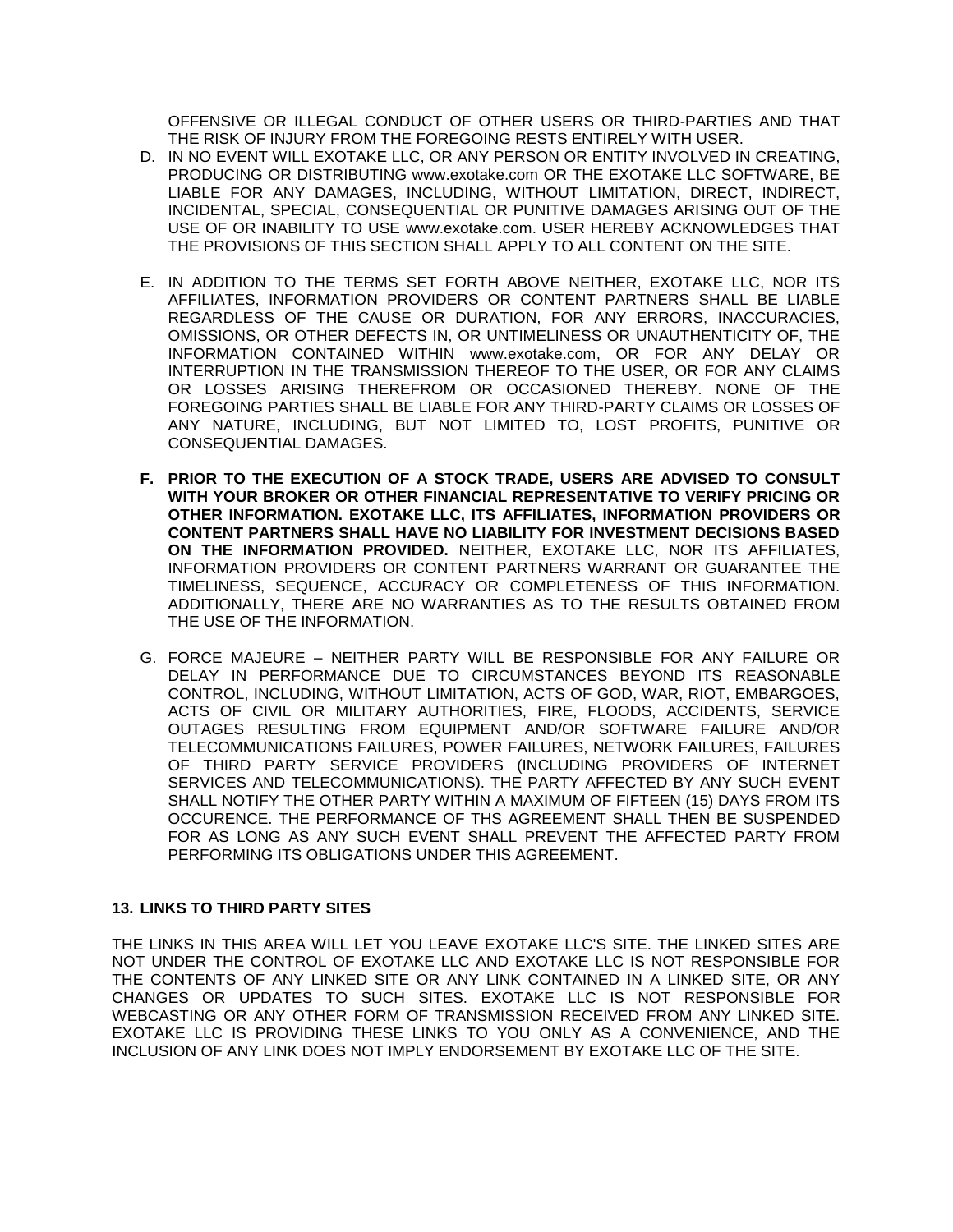EXOTAKE LLC is a distributor (and not a publisher) of content supplied by third parties and Users. Accordingly, EXOTAKE LLC has no more editorial control over such content than does a public library, bookstore, or newsstand. Any opinions, advice, statements, services, offers, or other information or content expressed or made available by third parties, including information providers, Users or any other user of www.exotake.com, are those of the respective author(s) or distributor(s) and not of EXOTAKE LLC. Neither EXOTAKE LLC nor any third-party provider of information guarantees the accuracy, completeness, or usefulness of any content, nor its merchantability or fitness for any particular purpose.

In many instances, the content available through www.exotake.com represents the opinions and judgments of the respective information provider, User, or other user not under contract with EXOTAKE LLC. EXOTAKE LLC neither endorses nor is responsible for the accuracy or reliability of any opinion, advice or statement made on www.exotake.com by anyone other than authorized EXOTAKE LLC employee spokespersons while acting in their official capacities. Under no circumstances will EXOTAKE LLC be liable for any loss or damage caused by a User's reliance on information obtained through www.exotake.com. It is the responsibility of User to evaluate the accuracy, completeness or usefulness of any information, opinion, advice or other content available through EXOTAKE LLC. Please seek the advice of professionals, as appropriate, regarding the evaluation of any specific information, opinion, advice or other content.

## **14. UNSOLICITED IDEA SUBMISSION POLICY**

EXOTAKE LLC OR ANY OF ITS EMPLOYEES DO NOT ACCEPT OR CONSIDER UNSOLICITED IDEAS, INCLUDING IDEAS FOR NEW ADVERTISING CAMPAIGNS, NEW PROMOTIONS, NEW PRODUCTS OR TECHNOLOGIES, PROCESSES, MATERIALS, MARKETING PLANS OR NEW PRODUCT NAMES. PLEASE DO NOT SEND ANY ORIGINAL CREATIVE ARTWORK, SAMPLES, DEMOS, OR OTHER WORKS. THE SOLE PURPOSE OF THIS POLICY IS TO AVOID POTENTIAL MISUNDERSTANDINGS OR DISPUTES WHEN EXOTAKE LLC'S PRODUCTS OR MARKETING STRATEGIES MIGHT SEEM SIMILAR TO IDEAS SUBMITTED TO EXOTAKE LLC. SO, PLEASE DO NOT SEND YOUR UNSOLICITED IDEAS TO EXOTAKE LLC OR ANYONE AT EXOTAKE LLC. IF, DESPITE OUR REQUEST THAT YOU NOT SEND US YOUR IDEAS AND MATERIALS, YOU STILL SEND THEM, PLEASE UNDERSTAND THAT EXOTAKE LLC MAKES NO ASSURANCES THAT YOUR IDEAS AND MATERIALS WILL BE TREATED AS CONFIDENTIAL OR PROPRIETARY.

#### **15. MONITORING**

EXOTAKE LLC shall have the right, but not the obligation, to monitor the content of www.exotake.com, including chat rooms and forums, to determine compliance with this Agreement and any operating rules established by EXOTAKE LLC and to satisfy any law, regulation or authorized government request. EXOTAKE LLC shall have the right in its sole discretion to edit, refuse to post or remove any material submitted to or posted on www.exotake.com. Without limiting the foregoing, EXOTAKE LLC shall have the right to remove any material that EXOTAKE LLC, in its sole discretion, finds to be in violation of the provisions hereof or otherwise objectionable.

#### **16. INDEMNIFICATION**

User agrees to defend, indemnify and hold harmless EXOTAKE LLC, its affiliates and their respective directors, officers, employees and agents from and against all claims and expenses, including attorneys' fees, arising out of the use of EXOTAKE LLC by User or User's Account.

## **17. TERMINATION**